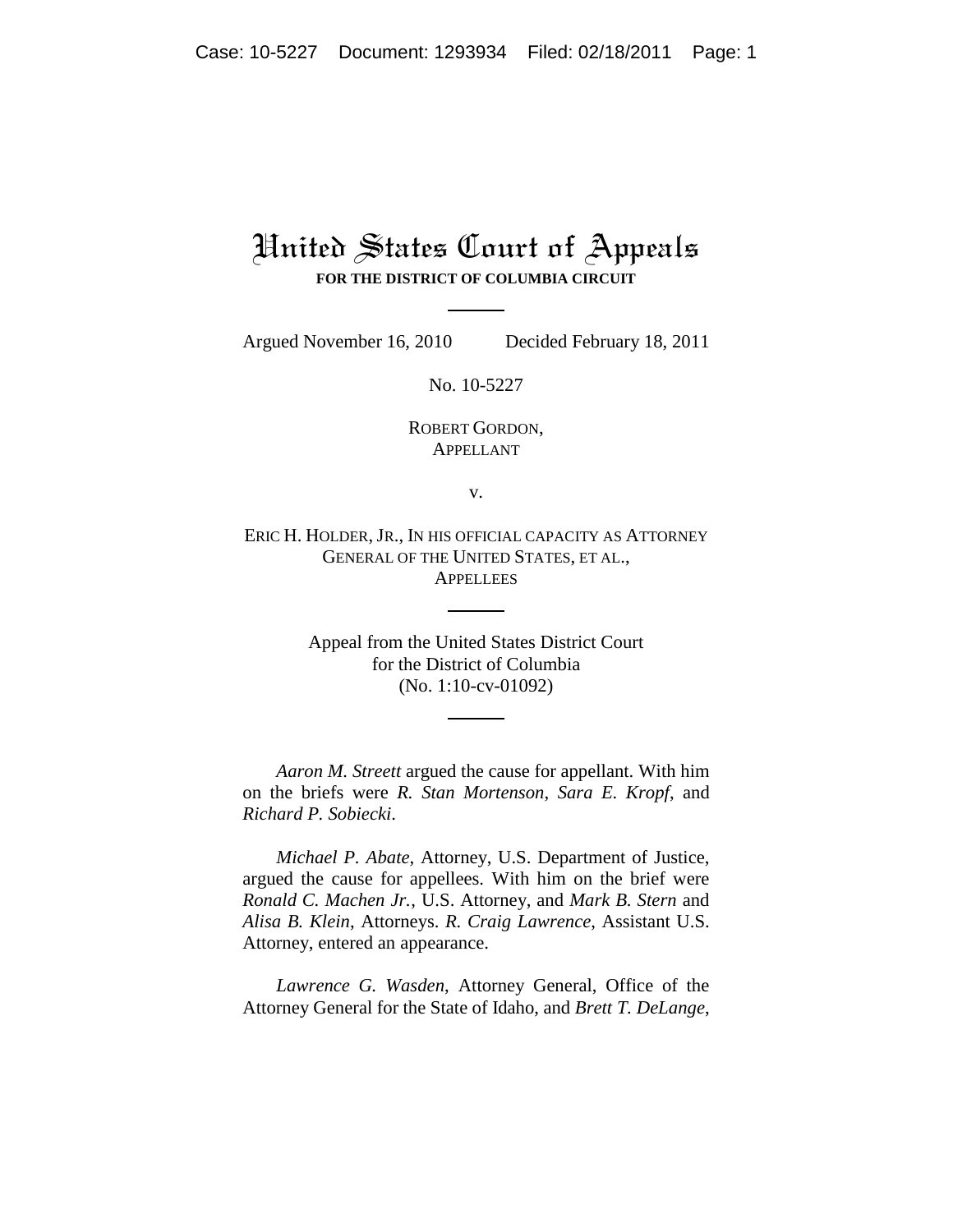$\mathcal{L}$ 

Deputy Attorney General, were on the brief for *amicus curiae*  State of Idaho.

*John F. O'Connor* and *Scott A. Sinder* were on the brief for *amici curiae* National Association of Convenience Stores and New York Association of Convenience Stores in support of appellees.

*Allison M. Zieve* and *Adina H. Rosenbaum* were on the brief for *amici curiae* American Cancer Society, et al. in support of appellees.

*Linda Singer* was on the brief for *amicus curiae* City of New York in support of appellees.

Before: ROGERS, BROWN and GRIFFITH, *Circuit Judges*.

Opinion for the Court filed by *Circuit Judge* BROWN.

I

BROWN, *Circuit Judge*: On March 31, 2010, the President signed into law the Prevent All Cigarette Trafficking Act ("PACT Act"), Pub. L. No. 111-154, 124 Stat. 1087 (2010). The Act, which significantly amended its predecessor, the Jenkins Act, was aimed primarily at combating three evils: tobacco sales to minors, cigarette trafficking, and circumvention of state taxation requirements. Pub. L. No. 111-154, § 1(b), *reprinted in* 15 U.S.C. § 375 note (findings 1–10). The means Congress selected to achieve these ends are the subject of the litigation in this case. Congress reasoned that by requiring delivery sellers to ensure all applicable taxes are pre-paid, it could prevent purchasers from skirting state taxation through online purchases. 15 U.S.C.  $\S 376a(a)(3)(D)$ ,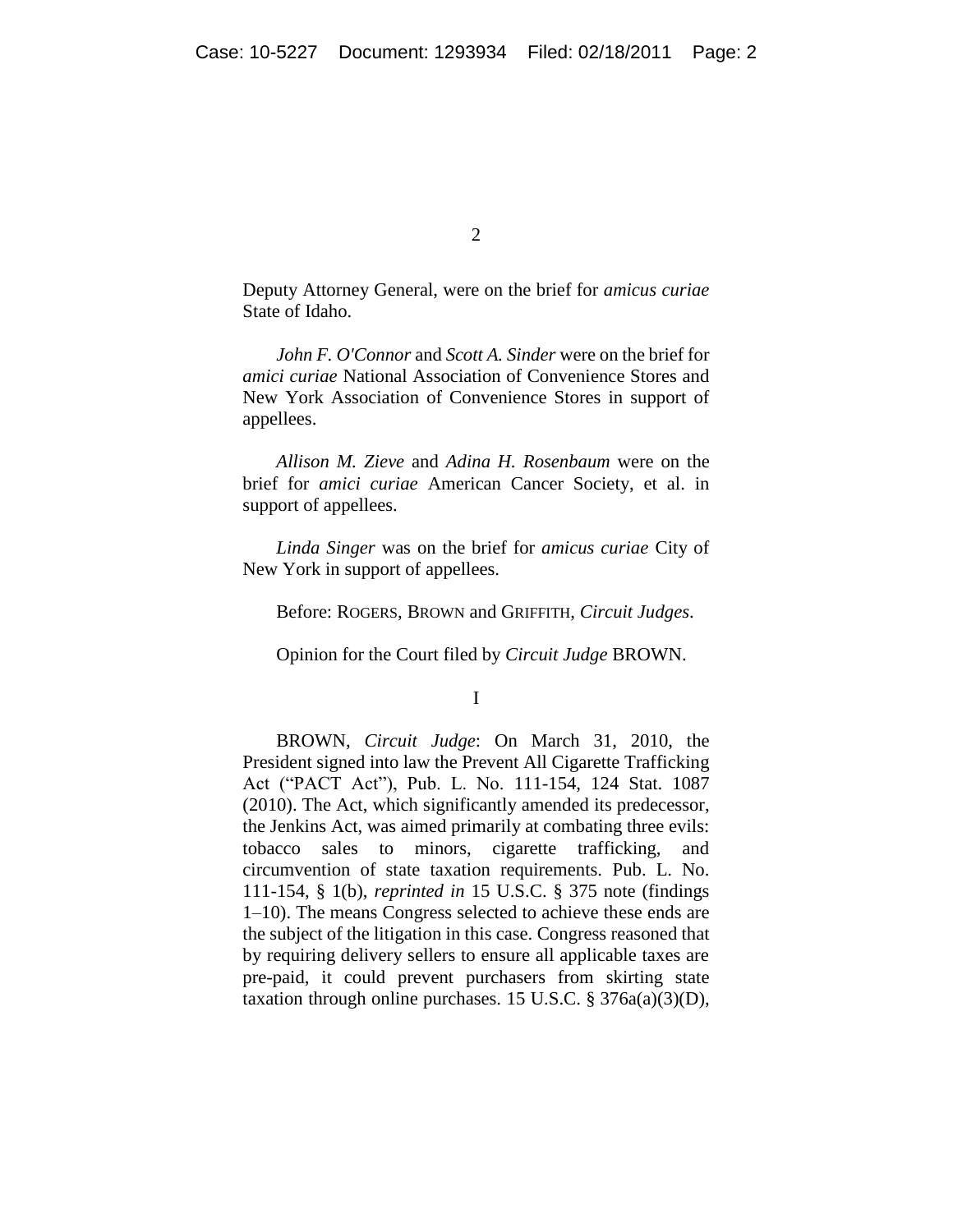$(d)(1)$ . And to prevent both sales to minors and cigarette trafficking, Congress decided to ban all shipments of cigarettes via the U.S. mails. 18 U.S.C. § 1716E(a).

Plaintiff-Appellant Robert Gordon is a Seneca Indian and a delivery seller of tobacco products. As a delivery seller, Gordon distributes his products by mail, rather than through a brick-and-mortar retail store. *See* 15 U.S.C. § 375(5)–(6). Prior to the PACT Act, ninety-five percent of Gordon's business came from the sale of tobacco by internet and phone. But since the Act's passage, Gordon claims he has lost almost all of his business due to the remedial measures Congress enacted.

On June 28, 2010—the day before the PACT Act was to go into effect—Gordon filed suit in the district court challenging the Act's constitutionality under both the Due Process and Equal Protection Clauses. In conjunction with his complaint, Gordon sought a temporary restraining order and a preliminary injunction. The district court denied Gordon's motion, basing its decision on the "lateness of the hour in which plaintiff [sought] this relief," and the court's conclusion that it was not in the public's interest to "stop in its tracks a legislative enactment of . . . Congress." Dist. Ct. Docket No. 6, at 1, 2. Gordon appeals, arguing that unless this court enjoins enforcement of the mailing ban and the taxation provision, his business will suffer irreparable harm.

II

―A plaintiff seeking a preliminary injunction must establish that he is likely to succeed on the merits, that he is likely to suffer irreparable harm in the absence of preliminary relief, that the balance of equities tips in his favor, and that an injunction is in the public interest." *Winter v. Natural Res. Def.*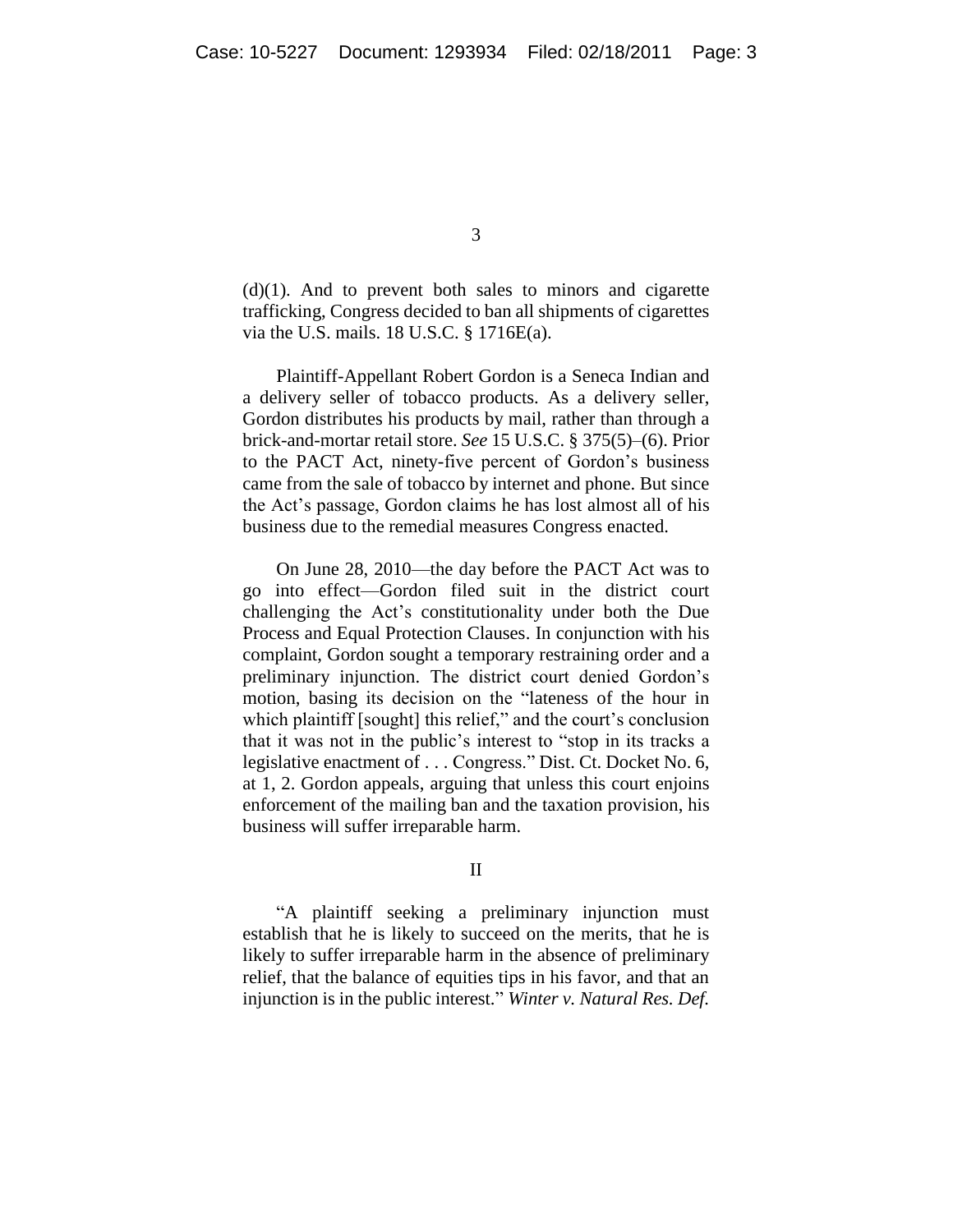*Council*, 129 S. Ct. 365, 374 (2008). In considering whether the "extraordinary remedy" of a preliminary injunction is warranted, *id.* at 376, a district court must set forth its consideration of the factors and its attendant conclusions of law, Fed. R. Civ. P. 52(a); *see also Mayo v. Lakeland Highlands Canning Co.*, 309 U.S. 310, 316 (1940) ("It is of the highest importance to a proper review of the action of a court in granting or refusing a preliminary injunction that there should be fair compliance with Rule  $52(a)$ ...."). If a district court fails to explicate its analysis of the injunction factors, a reviewing court will be unable to determine "whether the district court properly carried out" its charge to weigh the factors with one another. *Chaplaincy of Full Gospel Churches v. England*, 454 F.3d 290, 305 (D.C. Cir. 2006).

In examining the district court's decision, our review of the district court's denial of a preliminary injunction is for abuse of discretion, but our review of legal issues is *de novo*. *Davis v. Pension Benefit Guaranty Corp.*, 571 F.3d 1288, 1291 (D.C. Cir. 2009). Applying this standard, we conclude the district court abused its discretion.

First, the district court erred by relying on the late hour of the filing. At the time of Gordon's filing, the statute had yet to go into effect. A motion seeking to enjoin a statute's enforcement before the statute may legally be enforced is timely—or at least not late—by definition. Of course, in some cases, pre-enforcement challenges may present ripeness concerns, *see, e.g.*, *Unity08 v. Fed. Election Comm'n*, 596 F.3d 861, 865 (D.C. Cir. 2010) (clarifying that pre-enforcement challenges to the Commission's legal position fall under the rubric of the ripeness doctrine); *Sabre, Inc. v. Dep't of Transp.*, 429 F.3d 1113, 1119–21 (D.C. Cir. 2005) (examining a pre-enforcement challenge to an agency's regulatory authority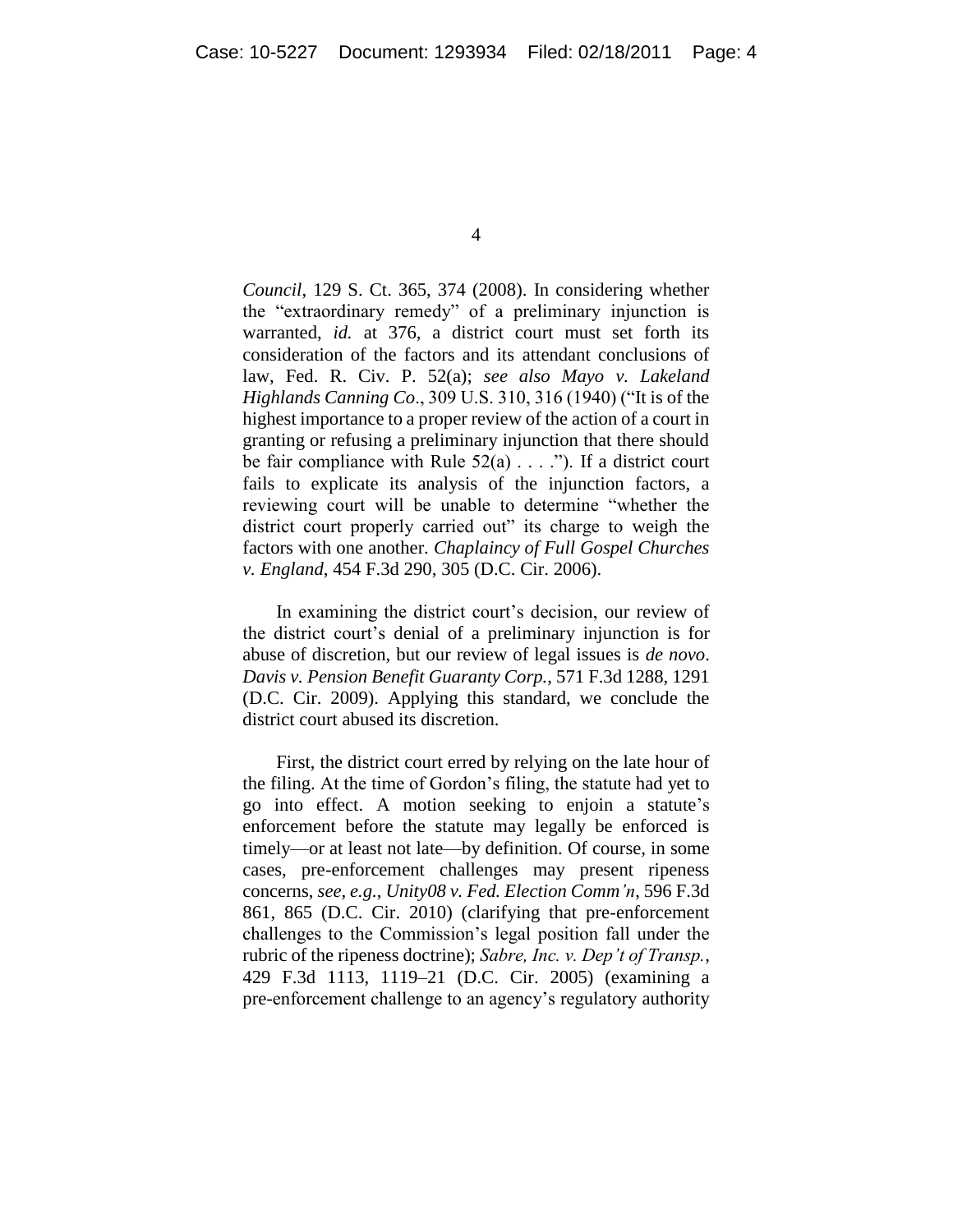under the ripeness doctrine), but we have yet to find a case where they present tardiness concerns.

Moreover, even if the filing was untimely (which it was not), a delay in filing is not a proper basis for denial of a preliminary injunction. Although federal courts have at times bolstered their denials of preliminary injunctions by referring to the late hour of a filing, those cases in no way stand for the proposition that a late filing, on its own, is a permissible basis for denying a preliminary injunction. *See, e.g.*, *McDermott ex rel. NLRB v. Ampersand Pub., LLC*, 593 F.3d 950, 965 (9th Cir. 2010) ("Delay by itself is not a determinative factor in whether the grant of interim relief is just and proper." (alteration and internal quotation marks omitted)); *Fund for Animals v. Frizzell*, 530 F.2d 982, 987 (D.C. Cir. 1975) (reviewing the district court's analysis of the four factors, and finding the court's ultimate conclusion "bolstered" by the plaintiff's delay). Rather, they demonstrate only that untimely filings may support a conclusion that the plaintiff cannot satisfy the irreparable harm prong. *See, e.g.*, *McDermott*, 593 F.3d at 965 ("The factor of delay is only significant if the harm has occurred and the parties cannot be returned to the status quo . . . ." (internal quotation marks omitted)); *RoDa Drilling Co. v. Siegal*, 552 F.3d 1203, 1211 (10th Cir. 2009) ("[D]elay is but one factor in the irreparable harm analysis."); *Quince Orchard Valley Citizens Ass'n, Inc. v. Hodel*, 872 F.2d 75, 80 (4th Cir. 1989) (explaining that delay is relevant in considering one's entitlement to injunctive relief because delay indicates a lack of irreparable harm). But because the district court did not consider in the first instance whether Gordon would suffer irreparable harm, any reliance on the timeliness of the filing would have been improper even if the filing were untimely.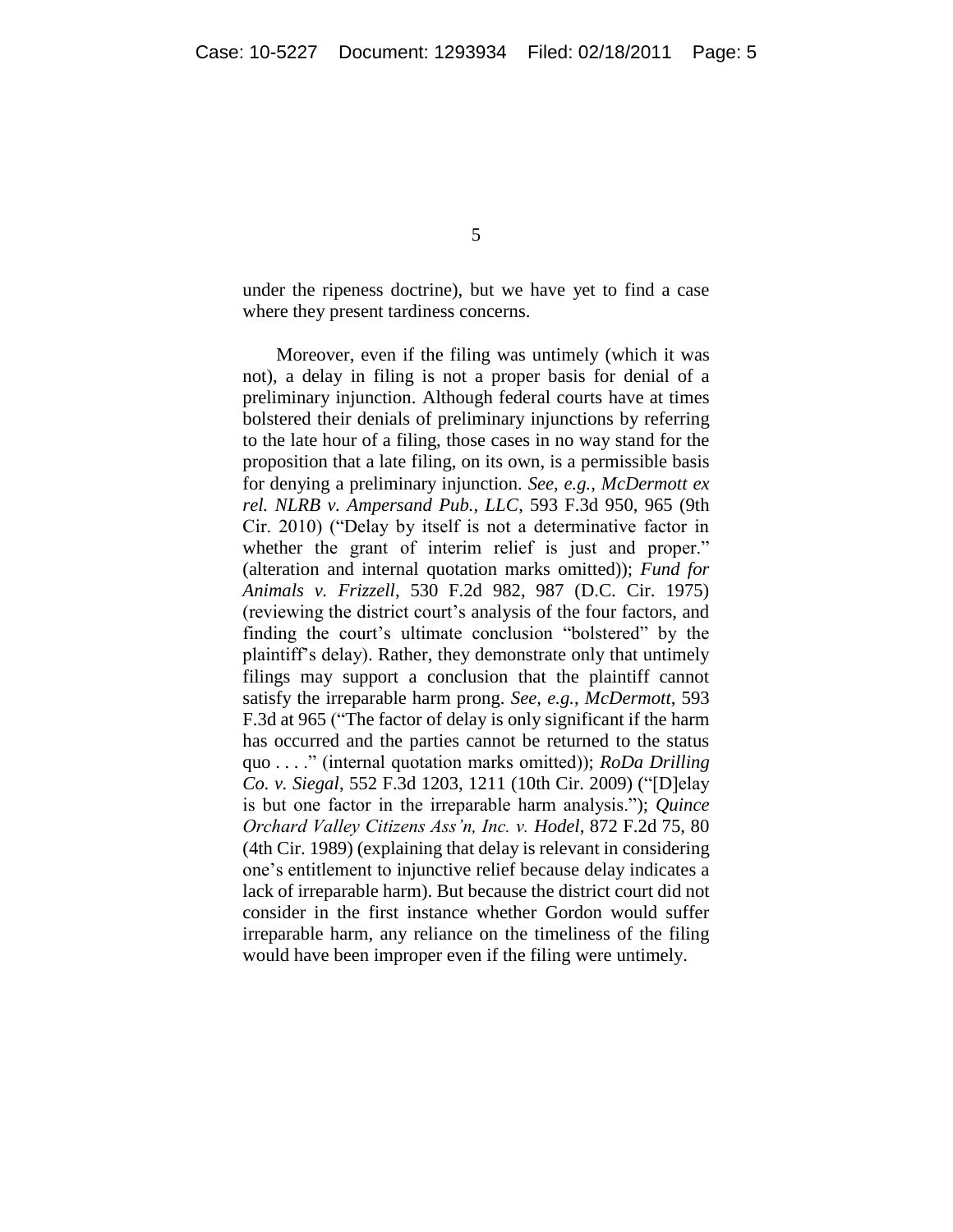Second, the district court erred by failing to consider meaningfully the preliminary injunction factors. Our decision in *Chaplaincy of Full Gospel Churches v. England* explained that because an appellate court reviews *de novo* the legal findings underlying an injunction determination, the absence of legal findings does not necessarily preclude appellate review. 454 F.3d at 305. Nonetheless, we explained that "without any conclusions of law as to the ... remaining factors, [a reviewing court is] unable to determine whether the district court properly [exercised its discretion]." *Id.* This is precisely the situation presented by this case. Even were we to conduct a *de novo* review of the legal findings, we are unable to proceed because we do not have before us the district court's weighing of the injunctive factors—in fact, we do not have before us any indication the district court attempted to perform its discretionary function. Therefore, we must remand to allow the district court the opportunity to weigh the factors in determining whether a preliminary injunction is warranted.

Third, the district court erred by addressing in conclusory fashion the fourth factor—the public's interest. By summarily citing to the public's interest without elaboration, the district court abdicated its responsibility to fully analyze the one factor on which it did rely. Consequently, we cannot be sure the district court's analysis of the public interest was complete. *See Winter*, 129 S. Ct. at 378 ("Despite the importance of assessing the balance of equities and the public interest in determining whether to grant a preliminary injunction, the District Court addressed these considerations in only a cursory fashion."); *see also Kickapoo Tribe of Indians of the Kickapoo Reservation in Kan. v. Babbitt*, 43 F.3d 1491, 1497 (D.C. Cir. 1995) (explaining that in reviewing for abuse of discretion, the appellate court should "consider whether the decision maker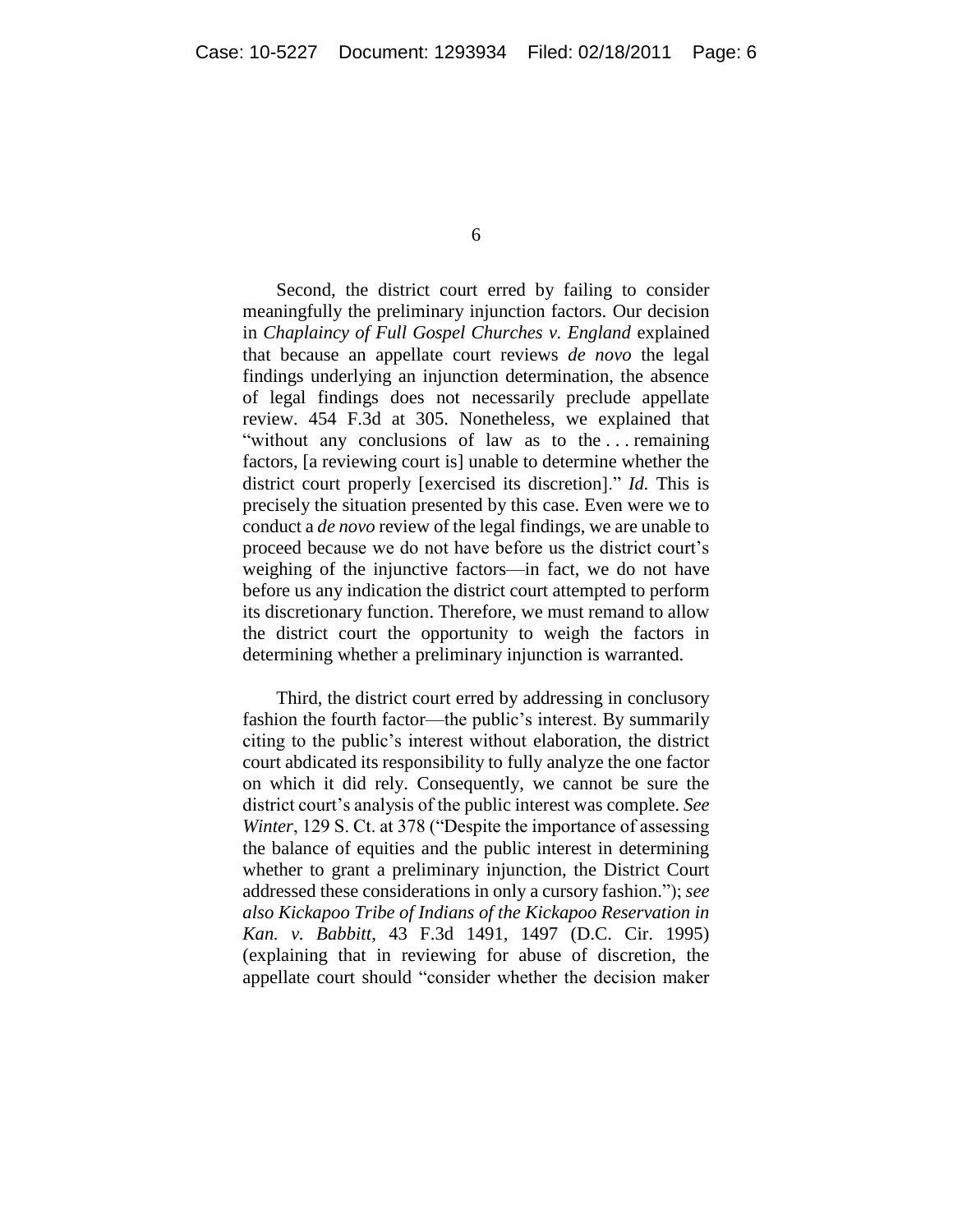failed to consider a relevant factor" (internal quotation marks omitted)).

Consequently, we must remand the case so the district court can address each of the factors. We make three further observations. First, the district court will need to separate its analysis of Gordon's likelihood of success on each of his constitutional claims. The government's suggestion that there can be no Due Process violation when Congress authorizes state levies based on minimum contacts collapses the Due Process and Commerce Clause aspects of Gordon's claims. As the Supreme Court has explained, the inquiries are analytically distinct and should not be treated as if they were synonymous. *Quill Corp. v. North Dakota*, 504 U.S. 298, 305 (1992) (―[W]hile Congress has plenary power to regulate commerce among the States and thus may authorize state actions that burden interstate commerce, it does not similarly have the power to authorize violations of the Due Process Clause." (citation omitted)) .

Even national legislation—which can permissibly sanction burdens on interstate commerce—cannot violate the Due Process principles of "fair play and substantial justice." *Quill*, 504 U.S. at 307 (quoting *Int'l Shoe Co. v. Washington*, 326 U.S. 310, 316 (1945)). Although *Quill* did not deal with excise taxes, there remains an open question whether a national authorization of disparate state levies on e-commerce renders concerns about presence and burden obsolete; *Quill*'s analytical approach is instructive.

Second, there is a potential standing issue with respect to Gordon's Tenth Amendment claim. *Lomont v. O'Neill*, 285 F.3d 9, 13 n.3 (D.C. Cir. 2002). Because standing is a prerequisite to jurisdiction, *Fla. Audubon Soc'y v. Bentsen*, 94